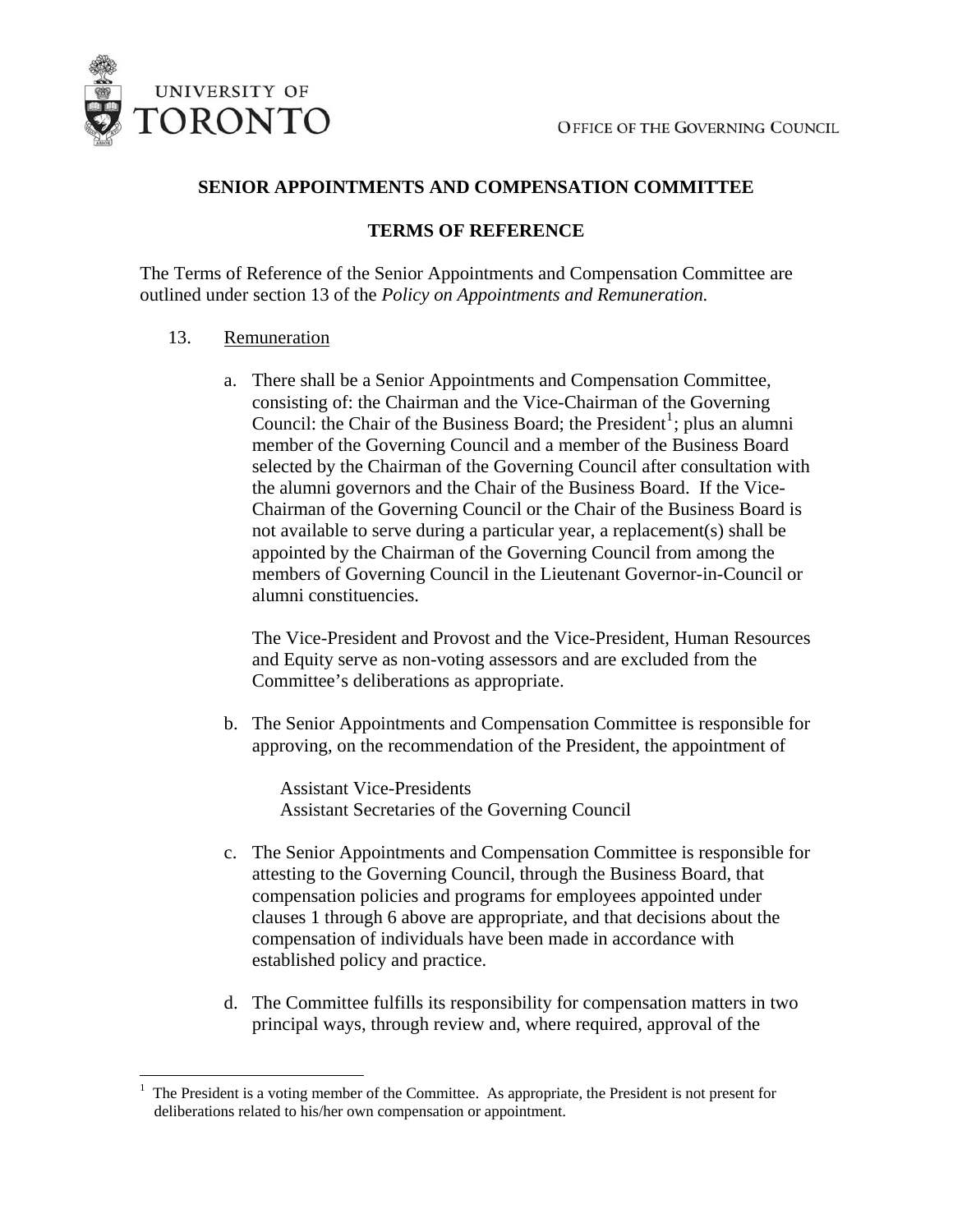principles of compensation programs/procedures and through the approval of individual compensation packages and adjustments, as needed.

### Programs

- i. The Committee will give the President its advice on the implications of compensation programs which are negotiated in a collective fashion with employee groups. The President will take such advice into consideration as he exercises his responsibilities for the conduct of negotiations.
- ii. The Committee will review and make recommendations to the Business Board on the structure of compensation programs and compensation increase procedures for - staff whose compensation is not determined through collective negotiations.

#### Individuals

- iii. The Committee may approve regulations under which it delegates responsibility for individual senior compensation decisions to the President and, through the President, to others. The approval of all such regulations shall be reported to the Business Board as part of the Committee's Annual Report. All regulations shall include a requirement for regular reporting of individual decisions to the Senior Appointments and Compensation Committee. The Committee may revise previously approved regulations following consultation with the President.
- iv. The Committee may not delegate compensation decisions concerning the President, Vice-Presidents, Deputy and Vice-Provosts, nor any senior salary individuals directly accountable to the Governing Council.
- v. The Committee may also issue regulations or require individual approval of compensation arrangements for individuals where such individuals occupy academic administrative positions at the level of division head or above or administrative positions that have a special reporting relationship to the President or to the Governing Council.
- e. Where the University of Toronto has established corporations and where a majority of the members of the boards of such corporations are appointed by the Governing Council and/or the President, such corporations shall seek, through the President, guidance from the Senior Appointments and Compensation Committee on establishment of and changes to their senior